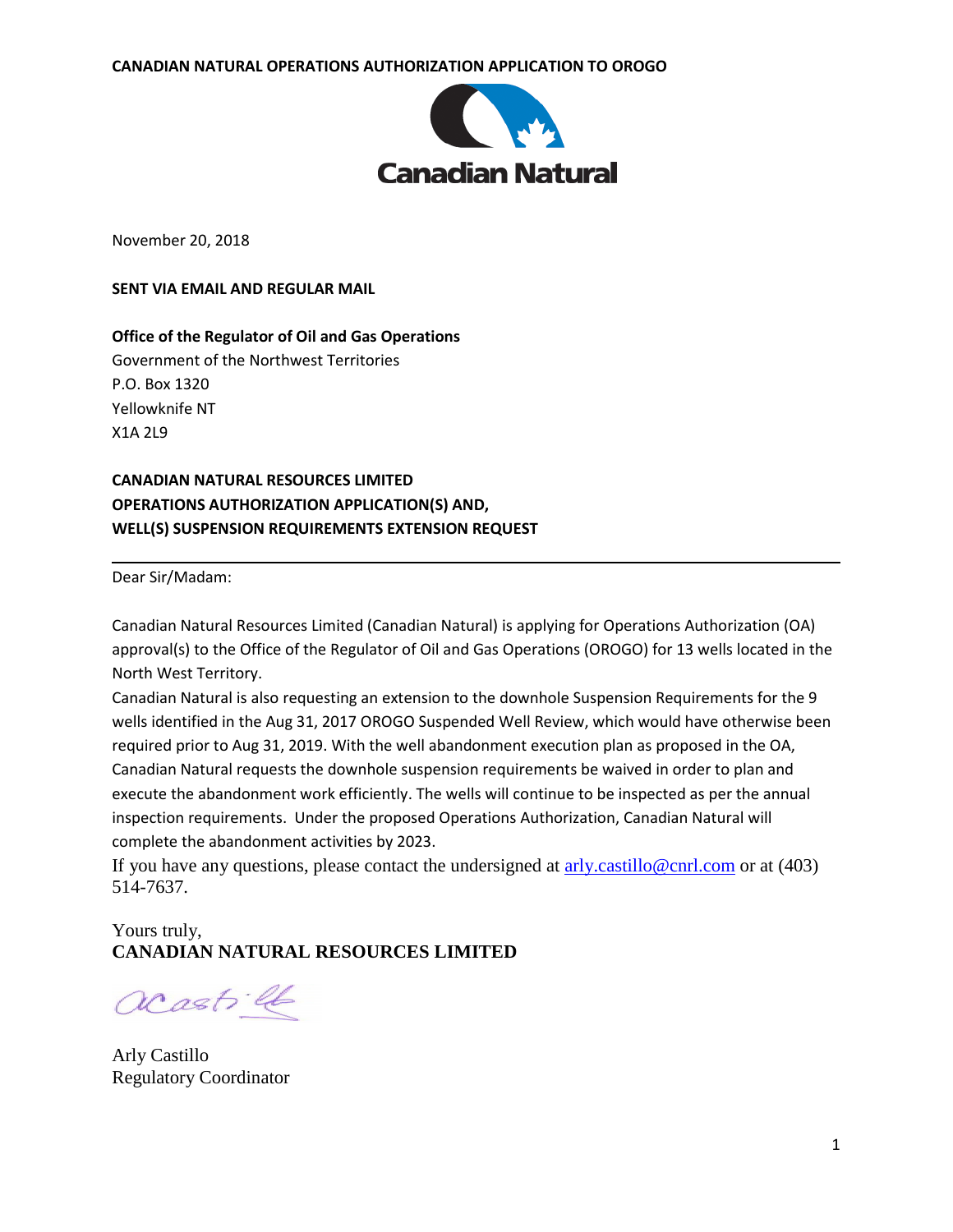

## **A. Obligations to consult with existing/asserted Aboriginal rights holders.**

Canadian Natural has previously consulted with the Aboriginal rights holders with respect to these 13 wells as part of the Land Use Permit application(s) submitted to the Mackenzie Valley Land and Water Board (MVLWB) in 2015 and 2017.

Figure 1: List of Aboriginal rights holders notified by Canadian Natural in 2015 and 2017

| Organization                             | <b>Contact Information</b>                       |
|------------------------------------------|--------------------------------------------------|
| Fort Liard Métis Local #67               | Attn: President Ernie McLeod                     |
| PO Box 81                                | Fax: 867-770-4573                                |
| Fort Liard, NT X0G 0A0                   |                                                  |
| Phone 867-770-3265                       |                                                  |
| 867-770-4573<br>Fax                      |                                                  |
| <b>Hamlet of Fort Liard</b>              | Mike Rudkin, Senior Administrative Officer (SAO) |
| <b>General Delivery</b>                  | sao@fortliard.com                                |
| Fort Liard, NT X0G 0A0                   |                                                  |
| Phone 867-770-4104                       |                                                  |
| Fax 867-770-4004                         |                                                  |
| <b>Nahanni Butte First Nation</b>        | <b>Chief Peter Marcellais</b>                    |
| <b>General Delivery</b>                  | chief.nbdb@gmail.com                             |
| Nahanni Butte, NT X0E 0N0                | Mark Pocklington, Band Manager & SAO             |
| Phone 867-602-2900                       | manager.nbdb@gmail.com                           |
| 867-602-2910<br>Fax                      |                                                  |
| Sambaa K'e First Nation                  | Chief Dolphus Jumbo                              |
| PO Box 10                                | chief@sambaakefn.com                             |
| Trout Lake, NT X0E 1Z0                   | Jessica Jumbo                                    |
| Phone 867-206-2800                       | environment@sambaakefn.com                       |
| 867-206-2828<br>Fax                      |                                                  |
| Sambaa K'e Development Corporation       | Ruby Jumbo                                       |
| PO Box 29                                | skdcorp@yahoo.ca                                 |
| Trout Lake, NT X0E 1Z0                   |                                                  |
| Phone 867-206-2025                       |                                                  |
| Fax 867-206-2032                         |                                                  |
| Mackenzie Valley Land and Water Board    | Angela Love                                      |
| 7th Floor, 4910 50th Avenue              | angela.love@mvlwb.com                            |
| Yellowknife, NT                          |                                                  |
| X1A 2P6                                  |                                                  |
| Government of the Northwest Territories. | Kyle Christiansen                                |
| Department of Lands - Deh Cho Region     | Kyle.Christiansen@gov.nt.ca                      |
| P.O. Box 150                             |                                                  |
| Fort Simpson, NT                         |                                                  |
| X0E ONO                                  |                                                  |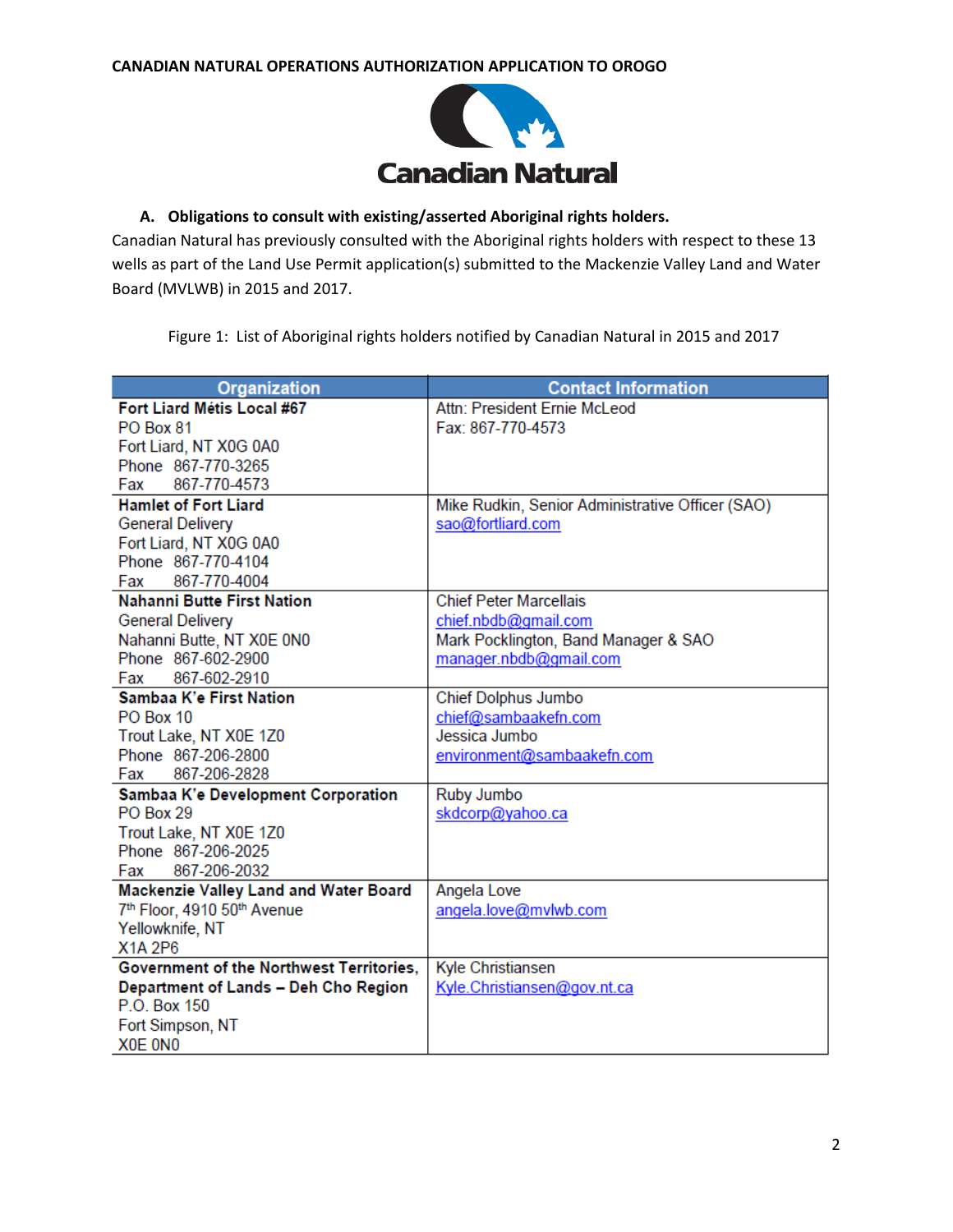

| <b>Organization</b>                       | <b>Contact Information</b>                        |
|-------------------------------------------|---------------------------------------------------|
| <b>Acho Dene Koe First Nation</b>         | Attn: Chief Gene Hope                             |
| <b>General Delivery</b>                   | Fax: 867-770-4573                                 |
| Fort Liard, NT X0E 0A0                    |                                                   |
| Phone 867-770-4571                        |                                                   |
| 867-770-4573<br>Fax                       |                                                   |
| <b>Acho Dene Koe Band Land Services</b>   | Alex Fanni, Lands Coordinator                     |
| <b>General Delivery</b>                   | Achodenekoe.fanni@adkfirstnation.ca               |
| Fort Liard, NT X0G 0A0                    | Kayly Deneron, Lands Coordinator                  |
| Phone 867-770-4571                        | Achodenekoe.kdeneron@northwestel.net              |
| Fax 867-770-4573                          |                                                   |
| <b>Dehcho Land Use Planning Committee</b> | Joachim Bonnetrouge, Chair                        |
| <b>PO Box 199</b>                         | joachimb@dehcholands.org                          |
| Fort Providence, NT X0E 0L0               | Sophie Bonnetrouge, Office Manager                |
| Phone 867-699-3162                        | sophieb@dehcholands.org                           |
| 867-699-3166<br>Fax                       |                                                   |
| <b>Dehcho First Nations</b>               | Dahti Tsetso, Resource Management Coordinator     |
| PO Box 89                                 | Dahti tsetso@dehcho.org                           |
| Fort Simpson, NT X0E 0N0                  |                                                   |
| Phone 867-695-2355                        |                                                   |
| 867-695-2038<br>Fax                       |                                                   |
| <b>Dene Nation</b>                        | Rolland Pangowish, Lands and Environment Director |
| $5120 - 49$ <sup>th</sup> Street          | lands@denenation.com                              |
| PO Box 2338                               |                                                   |
| Yellowknife, NT X1A 2P7                   |                                                   |
| Phone 867-873-4081                        |                                                   |
| 867-920-2254<br>Fax                       |                                                   |
| <b>Dene Tha' First Nation</b>             | Baptiste Metchooyeah, Lands & Resources Technical |
| PO Box 958                                | Advisor                                           |
| High Level, AB T0H 1Z0                    | baptiste.metchooyeah@denetha.ca                   |
| Phone 780-926-2422                        |                                                   |
| Fax 780-926-2475                          |                                                   |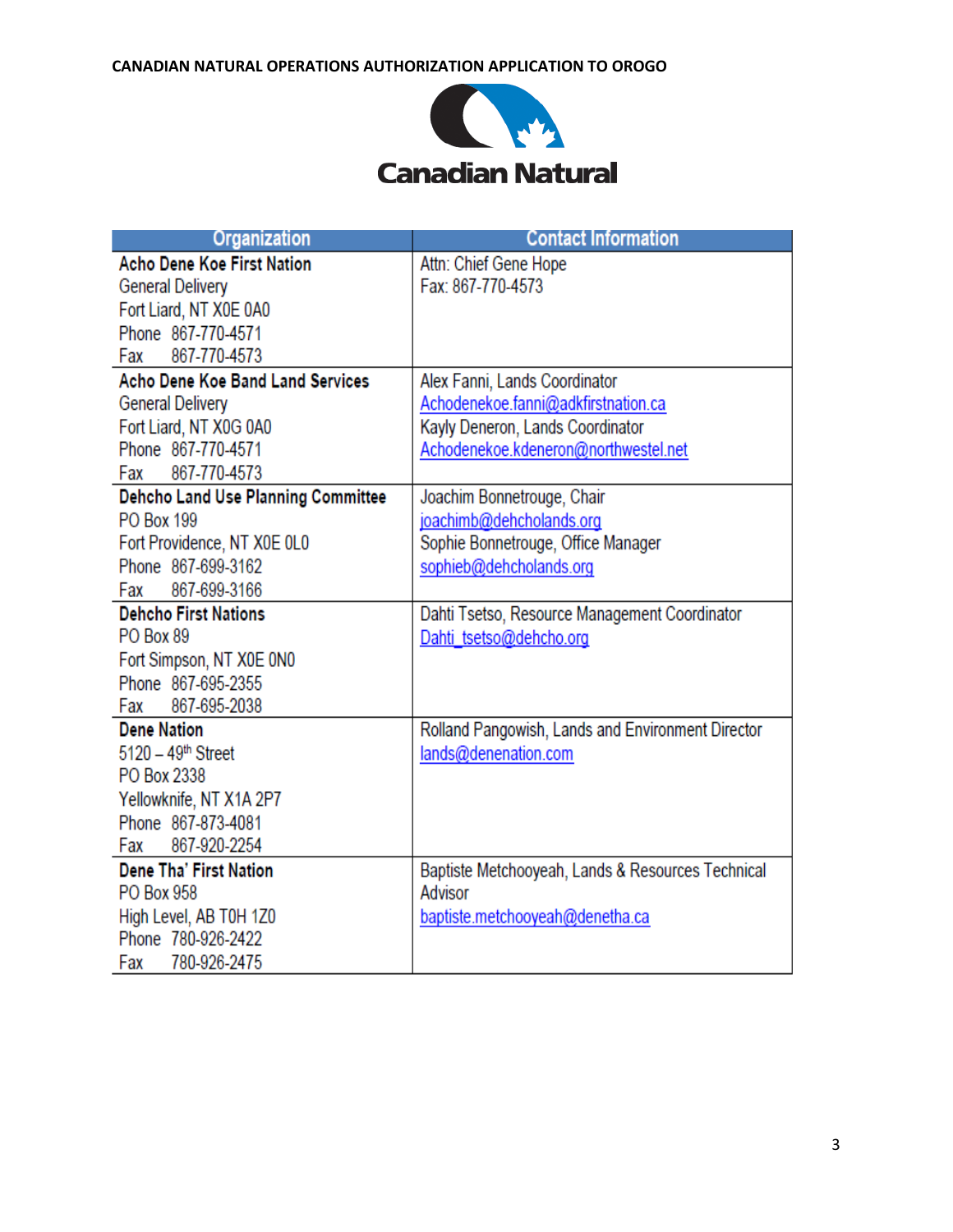

Canadian Natural has also notified the Aboriginal rights holder with respect to this submission. *See attachment #1*

# **B. The Operations Authorizations (OA) form.** Canadian Natural is providing the OA form as required. *See attachment #2*

## **C. Land Use Plan**

Canadian Natural has obtained the required Land Use Permit for these wells; MV2015X0005, MV2017X0034.

## **D. OGOA-Sections 10-17 and Section 64**

## **1. Development Plan relating to the pool and field.**

Not applicable to Canadian Natural's well abandonment project.

# **2. A declaration with respect to all equipment and installation to be used in the form approved by the Regulator.**

Canadian Natural will provide the specific equipment to be used and the Declaration by Operator form closer to the time of the planned activities.

# **3. A certificate issued by a certifying authority with respect to the equipment or installation, in the form approved by the Regulator.**

Not applicable to Canadian Natural's well abandonment project.

## **4. Benefit Plan**

Canadian Natural has submitted a Benefit Plan letter to the Petroleum Resources Division of the Department of Industry, Tourism and Investment (ITI) in parallel to this application to OROGO. *Attachment #3*

## **5. Financial Responsibility**

Canadian Natural believes that the information provided below reflects on the company's Proof of Financial Responsibility.

Canadian Natural maintains strong financial stability and liquidity represented by cash balances, and committed and demand bank credit facilities. At September 30, 2018 the Company had approximately \$5,350 million of available liquidity, including cash and cash equivalents, an increase of approximately \$550 million from Q2/18.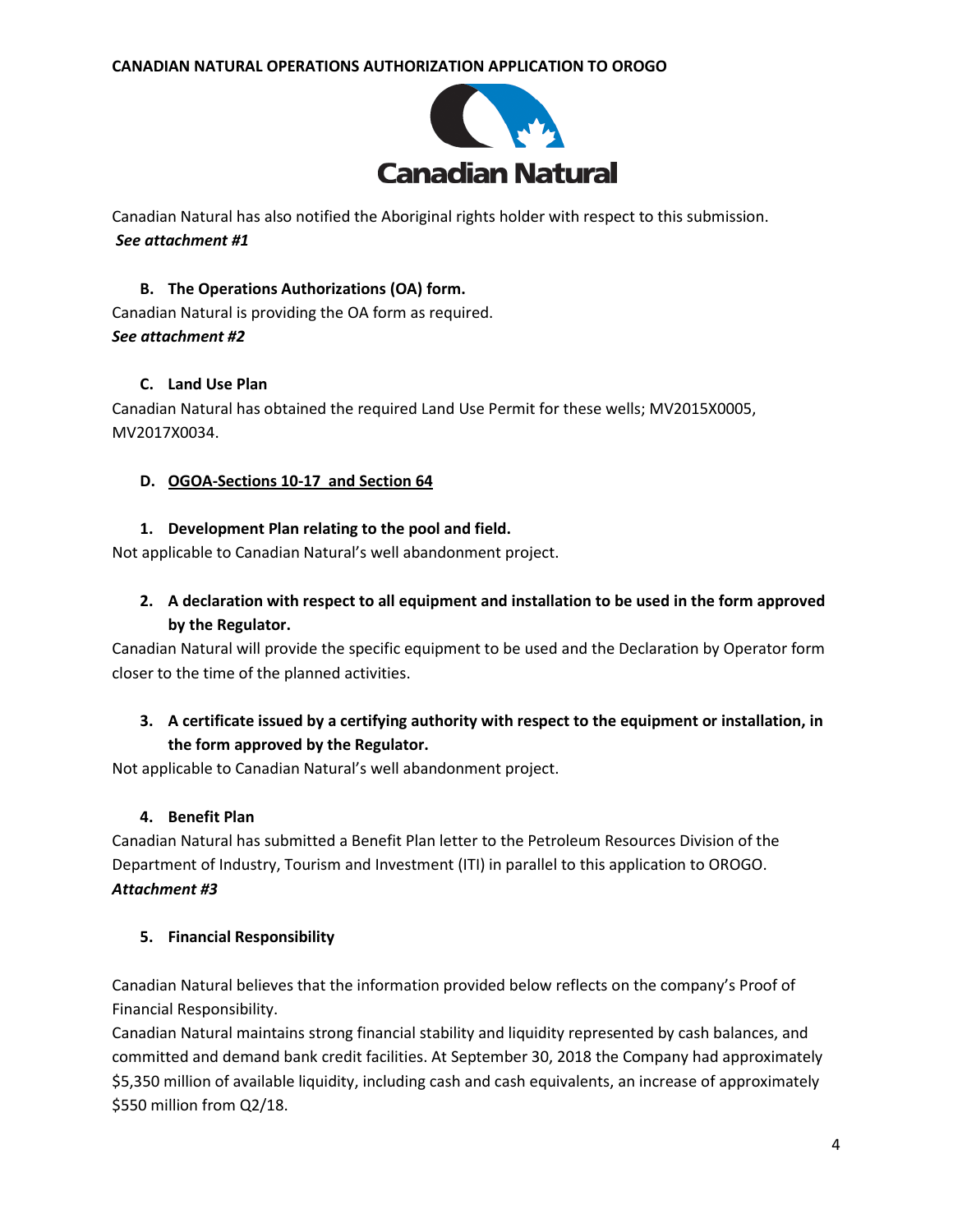

In Q3/18, Moody's Investors Service, Inc. upgraded the Company's senior unsecured rating to Baa2 from Baa3 and its short term rating to P-2 from P-3 with a stable outlook.

#### **E. OGDPR- Sections 5-9**

#### **1. Management System**

Canadian Natural Resources Limited has several management systems in place to integrate operations and technical systems with the management of financial and human resources. These include, but are not limited to, a Safety Management System and Emergency Management, Asset Integrity, Security, Technical Safety and Environmental Protection programs. Teams work closely to assess hazards, mitigate risk and ensure that the effects from an emergency are minimized through the activation of Emergency Response Plans and spill preparedness programs.

#### **2. Project Scope**

#### *a.* **SCHEDULE AND EXECUTION PLAN**-

Given the remote nature of the existing wells, the schedule will be evaluated annually, with the objective of having operations complete by 2023. Annual review will include review with other operator activity, with a focus on sharing services such as access equipment, camps and major equipment to perform the downhole abandonment operations. Annual inactive well inspections will be completed until the time the wells are abandoned. Subject to submission and approval of the Well Authorization plan, Year 1 activity may include fall access via heli-portable equipment. This operation will focus on configuration of downhole plugging in the tubulars to prepare for future downhole plugging operations. Downhole operations will be conducted in Year 2 (and potentially Year 3). These operations will consist of major rigwork including the final closure of the wells and removal of the wellheads.

In the event that well conditions do not allow for the timelines proposed to be achieved, OROGO will be consulted and appropriate modifications to the execution plan will be proposed.

#### **b. SAFETY PLAN**

Canadian Natural Resources Limited operates under a defined safety management system. Site specific activity is conducted under supervision of a Canadian Natural's wellsite Supervisor. Canadian Natural's supervisors meet or exceed the training requirements identified in IRP 7 (Energy Safety Canada). In addition to site supervision, operations conducted on a Canadian Natural's leases are done under our 4-pillar program which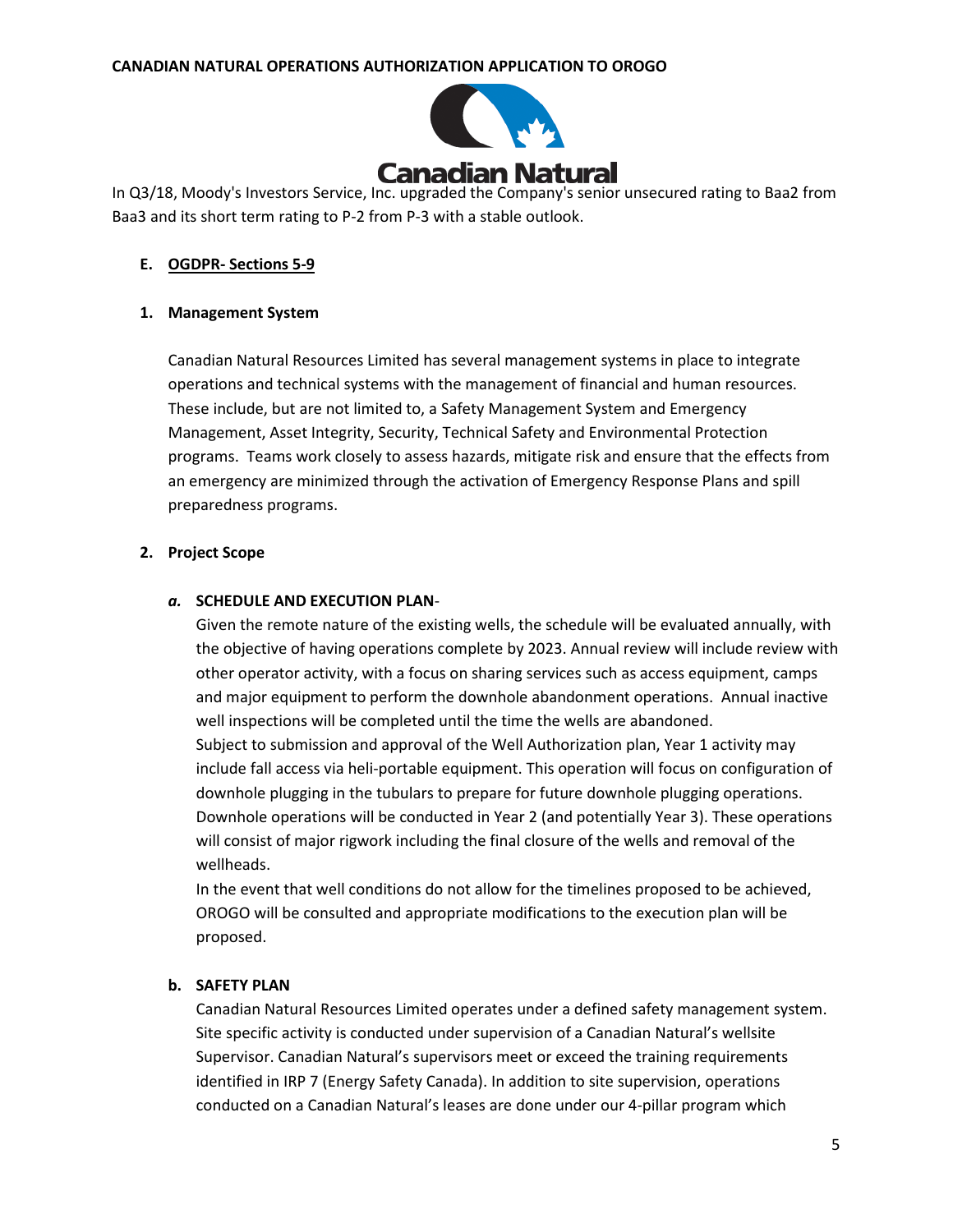

include; Orientation for all individuals, Site specific Hazard Assessment, verification of service providers Hazard Assessment and job Procedures, and a Transportation of Injured Worker plan.

Canadian Natural maintains an approved vendor list which validates appropriate compliance with worker compensation standing, insurance, safety programs including appropriate incident frequency limits.

Canadian Natural maintains hazard response procedures that outline measures to be taken in the event of a range of diverse hazardous situations, including those outside of oil and gas activity such as severe weather or security related emergencies.

## **c. ENVIRONMENTAL PROTECTION PLAN**

Canadian Natural's proposed activities are limited to the abandonment of existing infrastructure. Activities will be limited to within existing lease boundaries and on preexisting road accesses. Any expected operation are not anticipated to have a material effect of the environment.

## **d. FLARING AND VENTING INFORMATION**

Subject to application and approval of the Operations Authorization, activities resulting in flaring or venting of gas will be kept to a minimum. Execution of the proposed abandonment operations will not include provisions for well testing. Flaring and venting will be limited to purging of surface equipment, well kill operations, and in the event of well control operations.

#### **e. BURNING OF OIL**

There are no activities planned that would result in the burning of oil.

## **f. DRILLING AND WELL CONTROL EQUIPMENT**

Risk of well control issues are low as the wells have been drilled, cased and appropriate wellheads installed. Well servicing well control equipment will be selected based on well specific conditions including, but not limited to:

- Reservoir Pressure
- H2S Concentration
- Wellhead Flange Rating
- Based on the well conditions, well control equipment will be selected to comply with Alberta Energy Directive 37- Well Control and Well Blowout Prevention Training. Specific equipment requirements will be described within the Well Authorization application.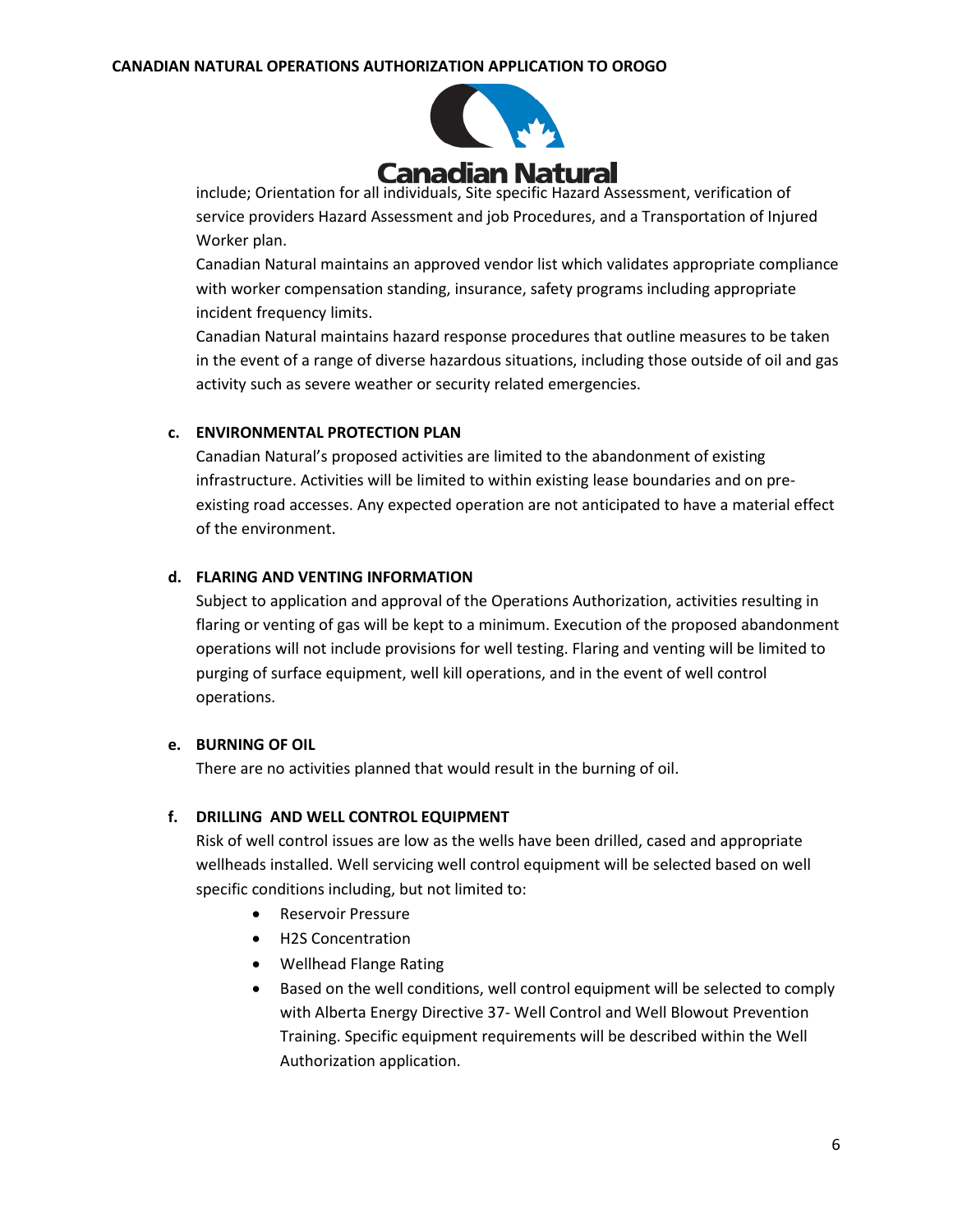

#### **g. POOL INFORMATION**

The wells being executed have already been drilled and cased. Specific pool information will be addressed in the Well Authorization application.

#### **h. EMERGENCY RESPONSE PROCEDURE**

Canadian Natural has a comprehensive corporate Emergency Management program in place to ensure that the company is properly prepared for the safe and well-coordinated response to potential accidents and incidents. This program includes but is not limited to, an Incident Command System, detailed emergency response procedures, resources, training and exercises necessary for reliable and effective emergency response. Emergency Response Plans (ERPs) ensure immediate initial response and efficient management of the situation until it has been resolved or until other resources can be mobilized to the site.

Company ERPs meet regulatory requirements for all assets that fall under OROGO jurisdiction and are compliant to Canadian industry standard CSA Z246-2-14.

All emergency operations will be conducted as per protocols, policies and procedures as set forth in the company's Corporate and area specific ERP.

# **i. DESCRIPTION OF DECOMISSIONING AND ABANDONMENT OF THE SITE, INCLUDING RESTORATION**

Well abandonment activities will be conducted as approved in the Well Authorization plan. Activities will include removal of downhole equipment (as appropriate), plugging of completed zones, confirmation of hydraulic isolation of zones via existing primary cement, confirmation and protection of casing integrity, and removal of the wellhead.

## **3. Production Installation**

Not applicable to Canadian Natural's well abandonment project.

#### **4. Safety Plan**

Canadian Natural Resources Limited operates under a defined safety management system. Site specific activity is conducted under supervision of a Canadian Natural's wellsite Supervisor. Canadian Natural's supervisors meet or exceed the training requirements identified in IRP 7 (Energy Safety Canada). In addition to site supervision, operations conducted on a Canadian Natural's leases are done under our 4-pillar program, which include: Orientation for all individuals, Site specific Hazard Assessment, verification of service providers Hazard Assessment and job Procedures, and a Transportation of Injured Worker plan.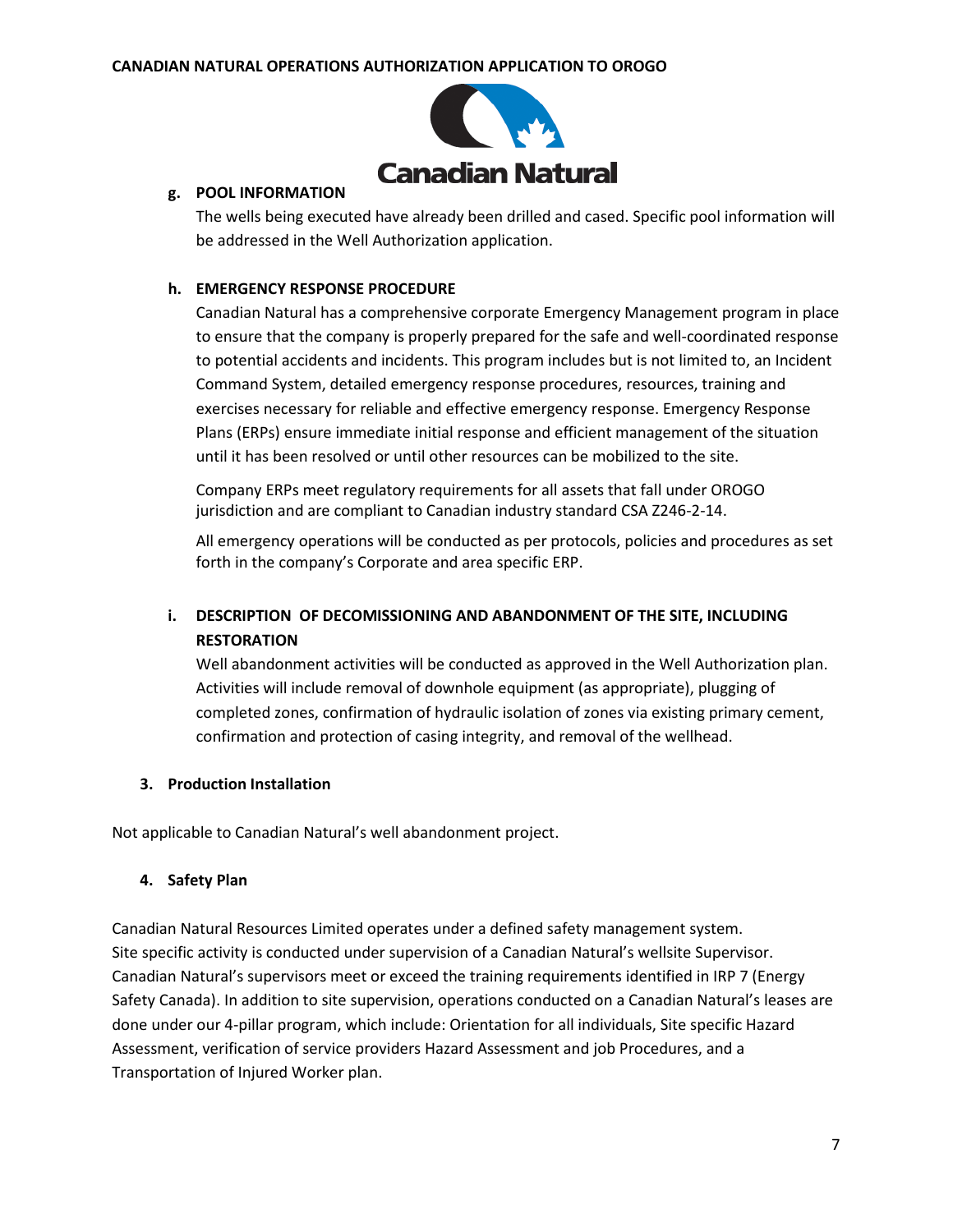

Canadian Natural maintains an approved vendor list which validates appropriate compliance with worker compensation standing, insurance, safety programs including appropriate incident frequency limits.

Canadian Natural maintains hazard response procedures that outline measures to be taken in the event of a range of diverse hazardous situations, including those outside of oil and gas activity such as severe weather or security related emergencies.

## **5. Environmental Protection Plan**

Canadian Natural is submitting two environmental protection plans for all 13 wells. These environmental plans are associated with Land Use Permit MV2015X0005 (2015) and Land Use Plan MV2017X0034 (2017).

*Attachment # 4*

## **F. Information Disclosure Form**

Canadian Natural submits the signed Information Disclosure Form *Attachment # 5*

## **G. Land Use Permits and Water Licenses**

Canadian Natural received the Land Use Permit from the Mackenzie Valley Land and Water Board on May 7, 2015 and March 29, 2018.

Canadian Natural will pursue a Water License for this project 12 months in advance of the well abandonments.

## **H. Applications to Alter the Condition of a Well (ACW).**

Canadian Natural will submit the ACW applications for each well that it plans to abandoned at a later date closer to the abandonment operations.

## **I. Preliminary Screening (Environmental Impact Assessment).**

Canadian Natural is submitting two Preliminary Screening Reports; MV2009X0007 from 2009 and MV2015X0005 from 2015 for your review. *Attachment# 6*